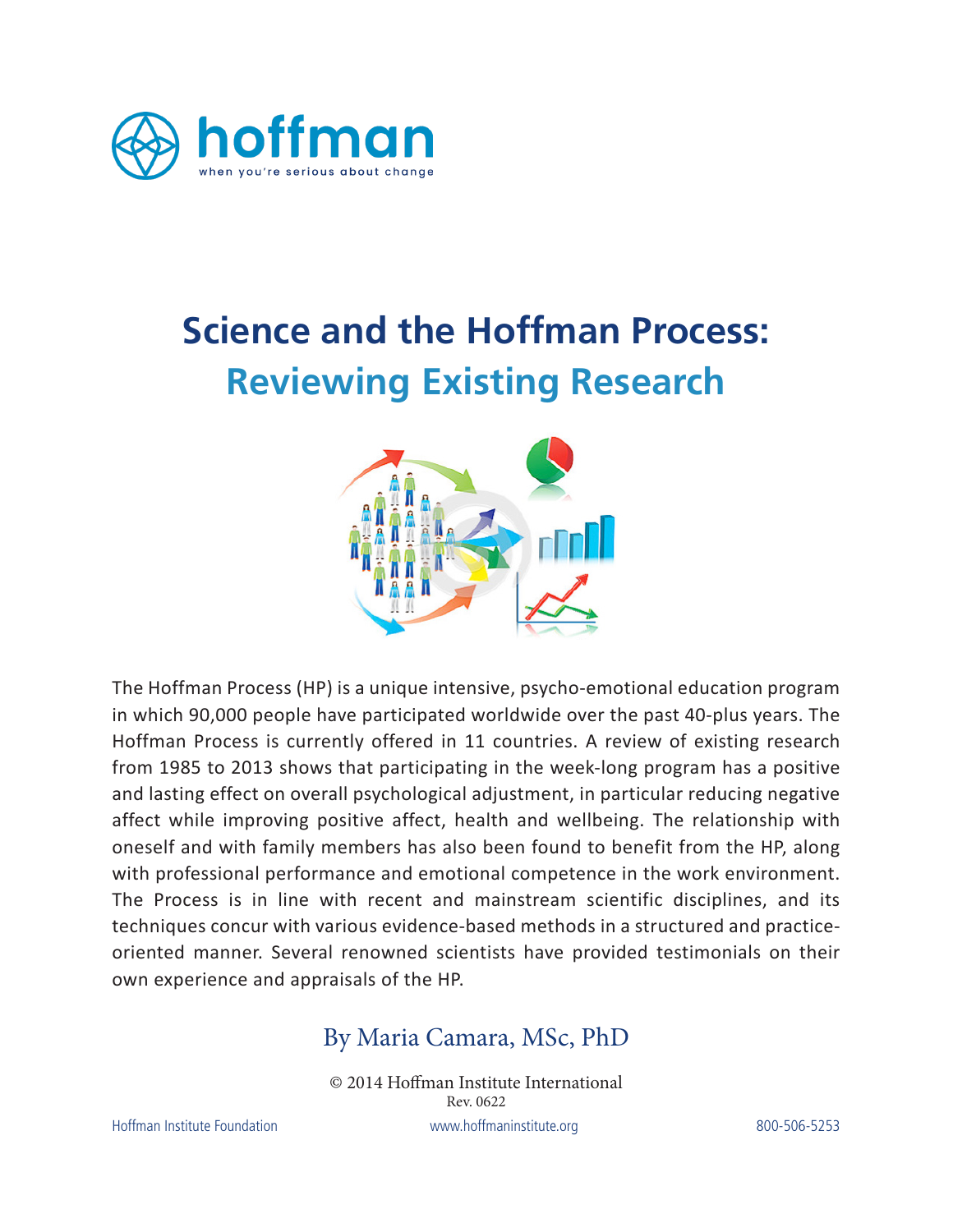# **Review of the Existing Research (1985-2013) and Remarkable Testimonials**

A review of the studies that have been done about the Hoffman Process will be described by focusing on the different areas in which the HP has been revealed as significant: global psychological adjustment, relationship with the inner-self, relationships with family, and professional performance. Moreover, several renowned scientists and experts, from different backgrounds, have given their views about the HP. The testimonials are of great value for two reasons: the experts' high qualification in their specific field of action and their experience of having directly participated in the program.

### **1. Global Psychological Adjustment and Well-Being Global psychological adjustment**

Improvements in global psychological adjustment (e.g. self-acceptance, anxiety, depression, trust, etc.) and coping strategies used to deal with distress are supported by the Caldwell Study (Caldwell & Hileman, 1985) that measured 11 dimensions of mental health in 58 participants before and 13 weeks after the HP.

#### **Reducing negative affect, increasing positive affect, health and wellbeing. Outstanding effects of forgiveness and spirituality on depression.**

The HP not only produces significant lasting reductions in negative affect (i.e. depression, anxiety, hostility, interpersonal oversensitivity, and obsessive-compulsive symptoms) but also engenders significant lasting increases in positive affect (i.e. emotional intelligence, spirituality, forgiveness and empathy) along with increases in physical energy and vitality. These changes were demonstrated in the University of California's study (Levenson et al., 2006). This rigorous study with a one-year follow-up showed that most of these gains were sustained over the time in comparison with the control group. Depression practically disappeared a week after the HP and remained low after a year, with only a 17% relapse rate, while, for example, CBT has shown a relapse rate of 30.8% and antidepressant medication of 76.2% after one year (Hollon et al., 2005). The outstanding effects on depression were mediated by increases in forgiveness and spirituality.

As Lee Lipsenthal, M.D., ABHM<sup>1</sup>, has acknowledged:

*"To understand your intellect, your emotional capacity, your physical self, a whole person is connected with their Spiritual Center, which they access through the work of the Process. From that place – the Spiritual Center – there's not much room for depression."*

This fact points out one of the idiosyncratic features of the HP since the program directly targets those positive constructs. Of course, previous research has found that spirituality is associated with better mental and physical health (Rippentrop, 2005), and forgiveness reduces health-related risk and promotes health resilience (Worthington & Scherer, 2004).

1 Lee Lipsenthal, M.D., ABHM, past president of the American Board of Holistic Medicine and the founder and director of Finding Balance in a Medical Life program.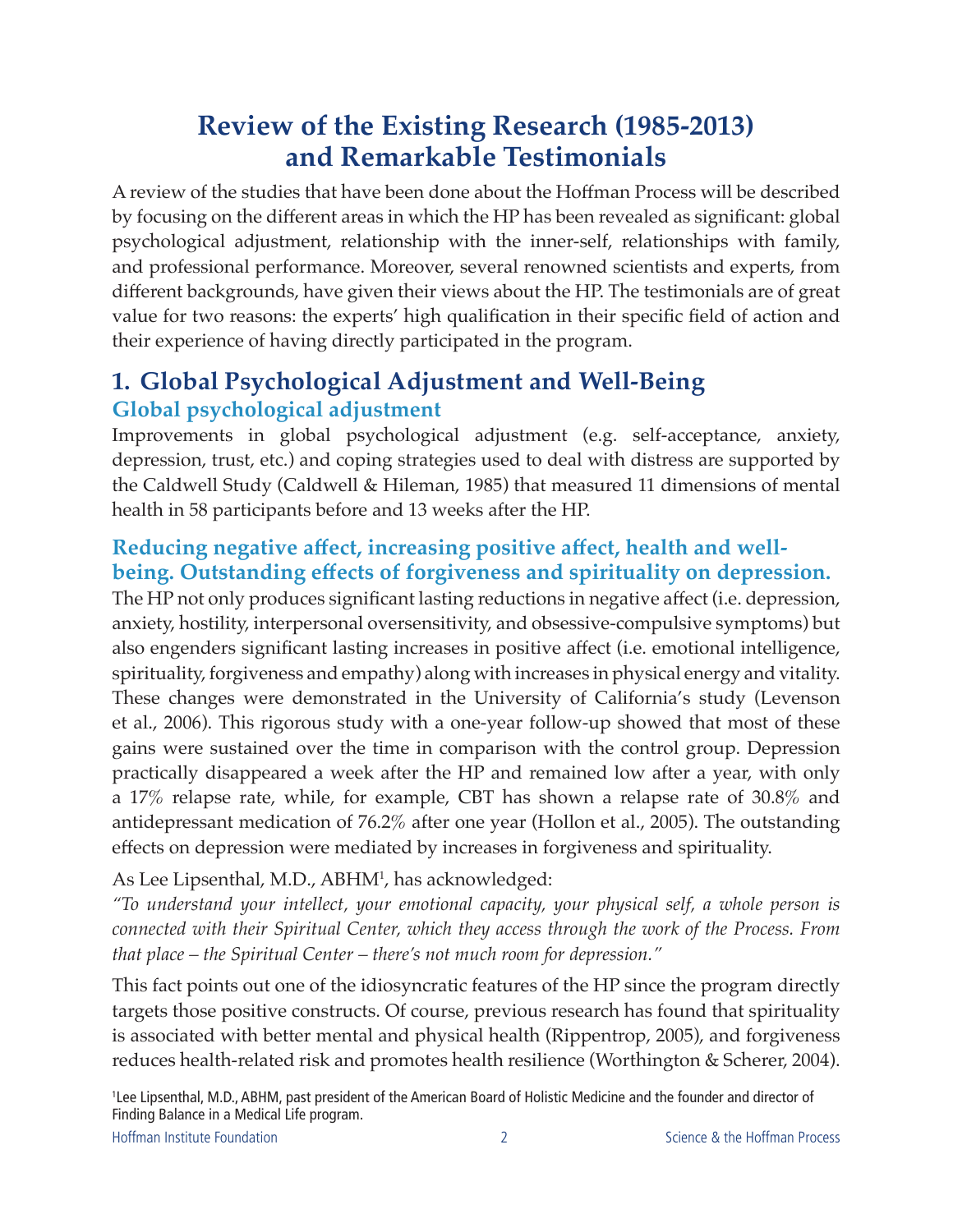#### And the known author Dr. Joan Borysenko<sup>2</sup> confirmed that:

*"The Hoffman Process is the finest and most complete expression of what healing and spirituality are all about."*

#### **More life satisfaction and less depression, somatization and compulsiveness, compared to 1 year of therapy. Long lasting effects.**

A German study recently investigated not only the course of depressive mood states but also the course of depressive disorders in HP participants within three months after intervention. Ninety-four percent of the participants diagnosed with a depressive disorder before the HP did not fulfill the criteria three months later (Grossmann, 2010). The same study aimed at the comparison of the HP and individual Schema Therapy (Young, 1999) focusing on mental and emotional structures acquired during childhood. Twenty-eight participants of the HP reported significantly more life satisfaction and less depression, somatization, and compulsiveness three months after intervention than did 40 patients after at least one year of therapy. The results of this comparison study support the effectiveness of the intensive and well-structured format of the HP as week-long residential course.

Furthermore, the HP produces long-lasting and ongoing effects such as Prof. Michael Ray3 has declared:

*"I did the Process over a quarter century ago and I still am benefitting from that experience. Any accomplishments that someone might list after my name came largely because of this experience."*

The author Oliver James<sup>4</sup> describes it in the following way:

*"This unique course has a hugely impressive record for helping individuals achieve lasting emotional growth. Nothing else comes close."*

# **2. Relationship with the Inner Self**

#### **Greater self-awareness and self-esteem**

A recent survey (Page, 2012) of individuals who had done the HP across 11 countries worldwide, with a final sample of 2,497 respondents, is worth mentioning. Results showed that 90% of the participants found a greater level of self-awareness and 81% had greater self-esteem after doing the HP, qualities that are usually acquired within the context of long-term therapy processes and are considered as common factors of success in any kind of intervention.

#### **Increased self-worth and self-confidence**

The HP stands out for producing rapid therapeutic benefits in regard to self-esteem related variables. A comparative study (Windhausen, 1997) between the HP and a threemonth group therapy at the Fliedner Hospital (Düsseldorf, Germany), on a sample of 78

<sup>2</sup> Dr. Joan Borysenko, co-founder of Mind-Body Clinic at Harvard University.

<sup>3</sup> Prof. Michael Ray, Professor (Emeritus) of Creativity, Innovation & Marketing at Stanford University Graduate School of Business. 4 Oliver James, best known clinical psychologist in Britain, bestselling author (e.g. Affluenza).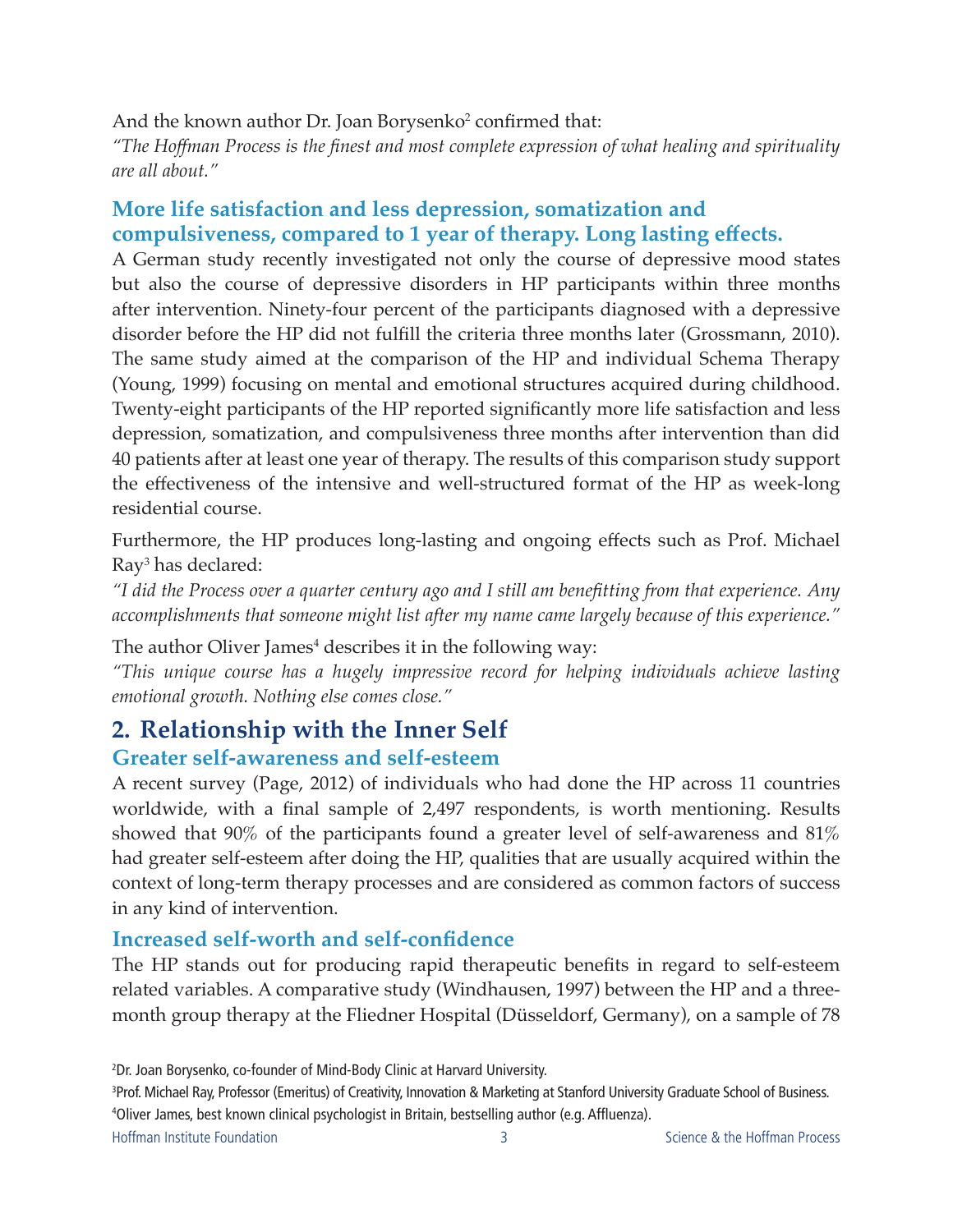participants, showed higher ratings for the HP in some of the measured variables related to the self (i.e. self-worth, self-confidence, sensitivity, and mood), while it had similar results on the others variables.

### **3. Relationships with Family Members Greater compassion towards parents**

Interpersonal relationships have shown to be positively affected by doing the HP. Compassion for parents is a dimension that is directly targeted by the HP. As the Graduates Survey (Page, 2012) showed, 89% of the participants found increased compassion for their parents. Relationship with parents "dramatically improved" according to Windhausen's study (1997). In the words of psychiatrist and author Dr. Claudio Naranjo<sup>5</sup>:

*"Hoffman is the best method I know for the realignment of relationships with parents and parent surrogates."*

#### **Better relationships with partners and children**

Another outcome of the HP is improvement in relationships with other family members, such as partners (92%) and children (90%), according to Candate's study (1991).

### **4. Professional Performance**

#### **Increased sense of empathy with patients**

At the level of professional healthcare, interesting results can also be drawn from a survey of 129 health care professionals (Hoffman Institute Foundation, 2005). Seventy-seven percent of clinicians experienced more open communication with their patients, 78% felt more connected and present with them. In other words, clinicians were more empathic with their patients after having done the HP.

#### **Improved emotional competence at Harvard University**

For five years the Hoffman Process was offered at the Center for Public Leadership at Harvard University. Preliminary results from a small study suggest benefits for the business world as well, specifically related to improvements in emotional competence and authentic leadership qualities. In 2008, 35 participants completed emotional competency and effective leadership measures before the program, two weeks after the program, and three months post-Process. At the two-week point, students showed significant improvements in all 52 domains of emotional competence relating to leadership. Three months later, not only were there gains in all 52 domains, but 17 of the participants demonstrated continued improvement (Gill, 2008).

The leadership consultant and author, Anni Townend $^{\rm 6}$  had asserted:

*"The benefits of the Hoffman Process for people and for business are huge. I recommend it wholeheartedly as a personal and professional journey to all HR Professionals looking for a course that will make a long lasting difference to their people and to their business success."*

6 Anni Townend is a leadership consultant, coach, facilitator and author, working with leaders in organizations.

<sup>5</sup> Dr. Claudio Naranjo, renowned psychiatrist and author who is considered a pioneer in integrating psychotherapy and the spiritual tradition.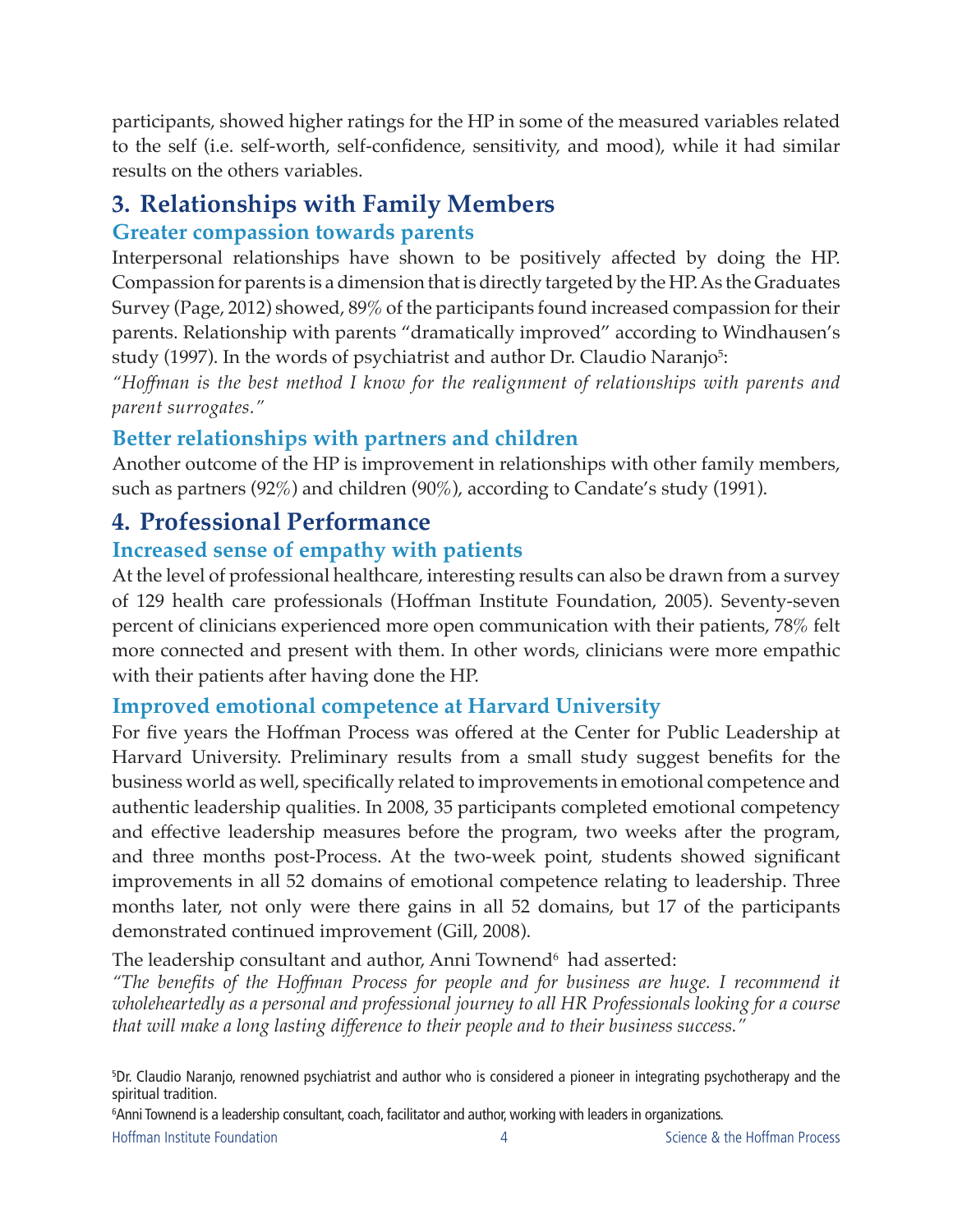# **Current Scientific Theories in Line with the Hoffman Process**

The HP is consistent with recent and mainstream scientific disciplines and evidencebased therapies. It is organized in a structured, protocol-driven format. Some of the HP core assumptions will be described here along with corresponding scientific evidence.

#### **Childhood as the Core**

The basic assumption of the HP is that childhood experiences with parents shape our self-image, attitudes, moods, and behaviors. Mainstream classical psychological theories (i.e. the Psychodynamic Approach; the Developmental Approach, Piaget, 1928; the Attachment Theory, Bowlby, 1969) as well as more recent ones (i.e. the Schema Therapy, Young, 1999; Brain developmental theories, i.e. Byrnes, 2001; Trauma theories, i.e. EMDR, Shapiro, 1989; etc.) have consistently demonstrated an existing relationship between childhood experiences and adjustment in adulthood. For example, a major American epidemiological study found a relationship between adverse childhood experiences and adulthood physical and mental health (The ACE Study, Felitti et al., 1998).

In coherence with these theories, much of the work in the HP aims to examine the core influence of childhood experiences on adult life and resolve repressed childhood pain, anger, shame and resentment, and work towards increased forgiveness and compassion for self and other. Trauma psychologist Dr. Shawn Katz<sup>7</sup> has described it in the following way:

*"HP addresses internalized negative beliefs and self-concepts formed in childhood, which lay at the foundation of one's destructive and self-sabotaging behavioural patterns in the present. This increased awareness of patterns enables a person to make better choices for their future."*

**Working with the Different Aspects of the Self. An Experiential Program.** The HP follows an integrative model that progressively and skillfully works with four aspects of self: emotional, cognitive, physical, and spiritual, and their interactions. For example, inducing dialogue among the different aspects of self results in a more integrated self. Similar procedures can be found in humanistic approaches such as Rogers' Person Centered Therapy (1951) and Gestalt Therapy (Perls, 1951). The Hoffman program is highly experiential in nature so that functional patterns, visions, and behaviors are explored at all different levels, i.e. somatic, emotional, and cognitive. It is widely recognized by brain science studies that new neurological pathways will only be "recorded" if multiple aspects of the self are involved (Graham, 2013).

As Dr. Bruce H. Price<sup>8</sup> has said:

*"Clearly the Hoffman Process works through neurobiology. The extraordinary thing we have found [about the brain] is the concept we call "plasticity," that the connections and functions of* 

Hoffman Institute Foundation and Science & the Hoffman Process **Science & the Hoffman Process** 7 Dr. Shawn Katz, counseling psychologist, trauma psychotherapist, and consultant to the NHS. 8 Dr. Bruce H. Price, Chief at the Department of Neurology, McLean Hospital at Harvard University.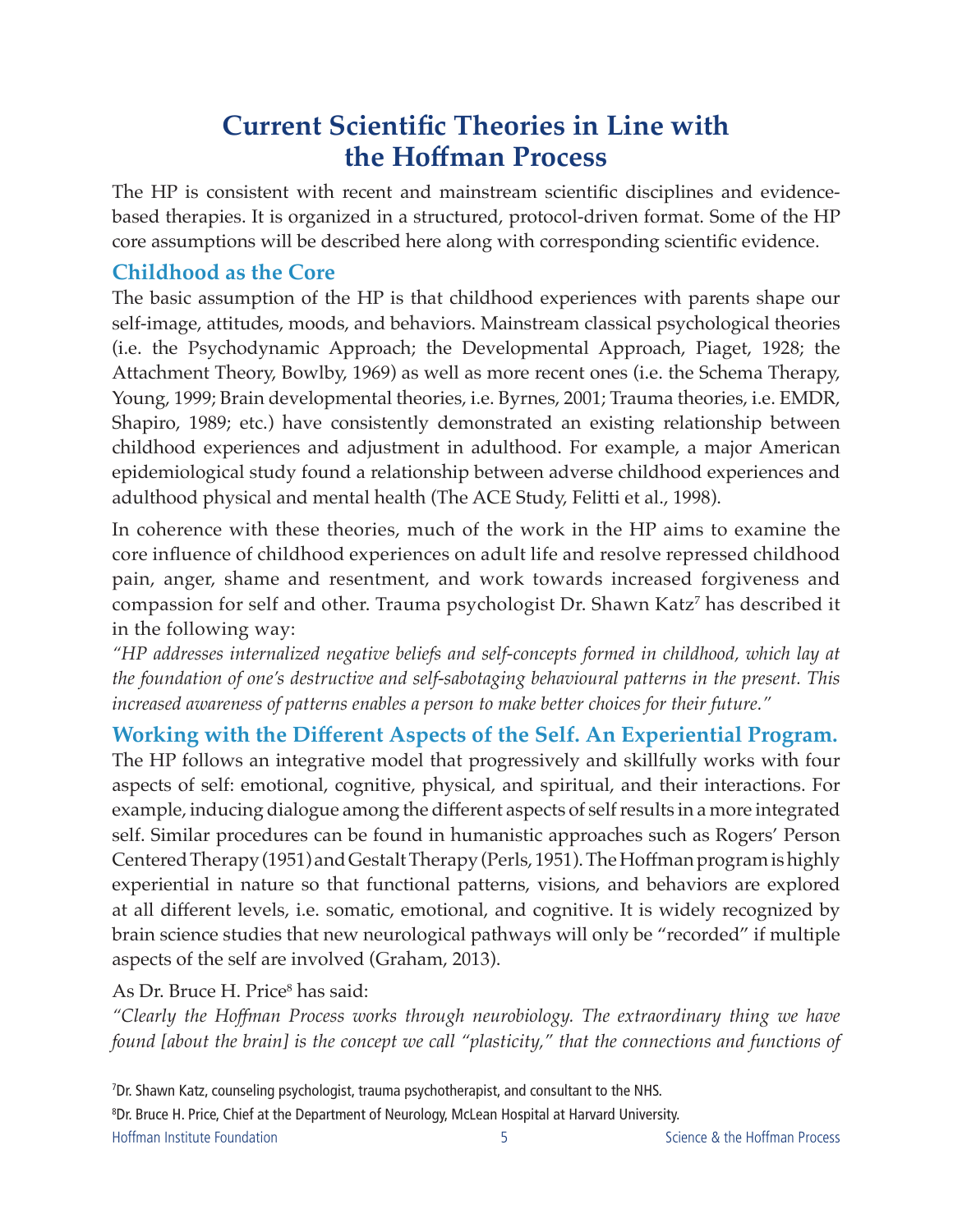*the brain at all its levels of organization respond to social forces. The Hoffman Process most likely fundamentally alters brain function."*

#### **The Family as an Interacting System**

Taking a systemic paradigm, the individual has to be approached as an active participant of dynamic and interacting systems, at macro and micro levels, rather than from an isolated perspective. In particular, Systemic Family Therapies (e.g. Haley, Minuchin, Nardone, Watzlawick, etc.) focus on the functioning of the family system as a whole; and the individual is understood in the context of the family system. The HP's main target is to help participants understand the internalized family system with their specific roles they had to adopt in their family in order to support the family system's homeostasis.

#### **The "Negative Love Syndrome" as an Explaining Model**

Hoffman's concept of the 'Negative Love Syndrome' – the adoption of the negative behaviors, moods, and attitudes and roles from parents to secure their love and attention – adds an explanation on how the personality and character patterns have been formed and compulsively acted out in an ongoing attempt to be loved. Its conceptual framework has common factors with the psychodynamic theory of personality, particularly "selfpsychological" and kohutian perspectives.

#### **Existential Perspective of the Hoffman Process**

Irvin Yalom sees the awareness of an individual's own mortality, if properly confronted, as a way to "alter one's life perspective and promote a truly authentic immersion in life" (Yalom, 1980, p.187) as well as diminish anxiety as "the fear of death constitutes a primary source of anxiety" (Yalom, 1980, p. 188). The HP contextualizes 'death' within a transpersonal framework that helps participants alleviate death anxiety and uses the recognition of mortality as a motivating force to initiate positive behavioral change.

#### **Emotional Regulation and Expression; Behavioral Change Strategies**

An important outcome of participating in the HP is an improvement in emotional literacy and emotional intelligence. In other words, individuals will learn to have deeper insight and perception of their emotions, as well as how to better regulate them. That is, of course, a common factor in any personal development work. This program not only works with increasing self-awareness, but also with transforming disruptive behaviors into functional ones. The methodology employed is basically the kind of relaxation and visualization techniques that have been successfully used in hypnosis, biofeedback, meditation, and other neuroscience and psychotherapeutic disciplines.

#### **Enhancing the Positive: The Power of Forgiveness, Compassion, and Spirituality**

A relative recent approach to psychology comes from Positive Psychology where, rather than focusing on negative affect and illness, the aim is to enhance the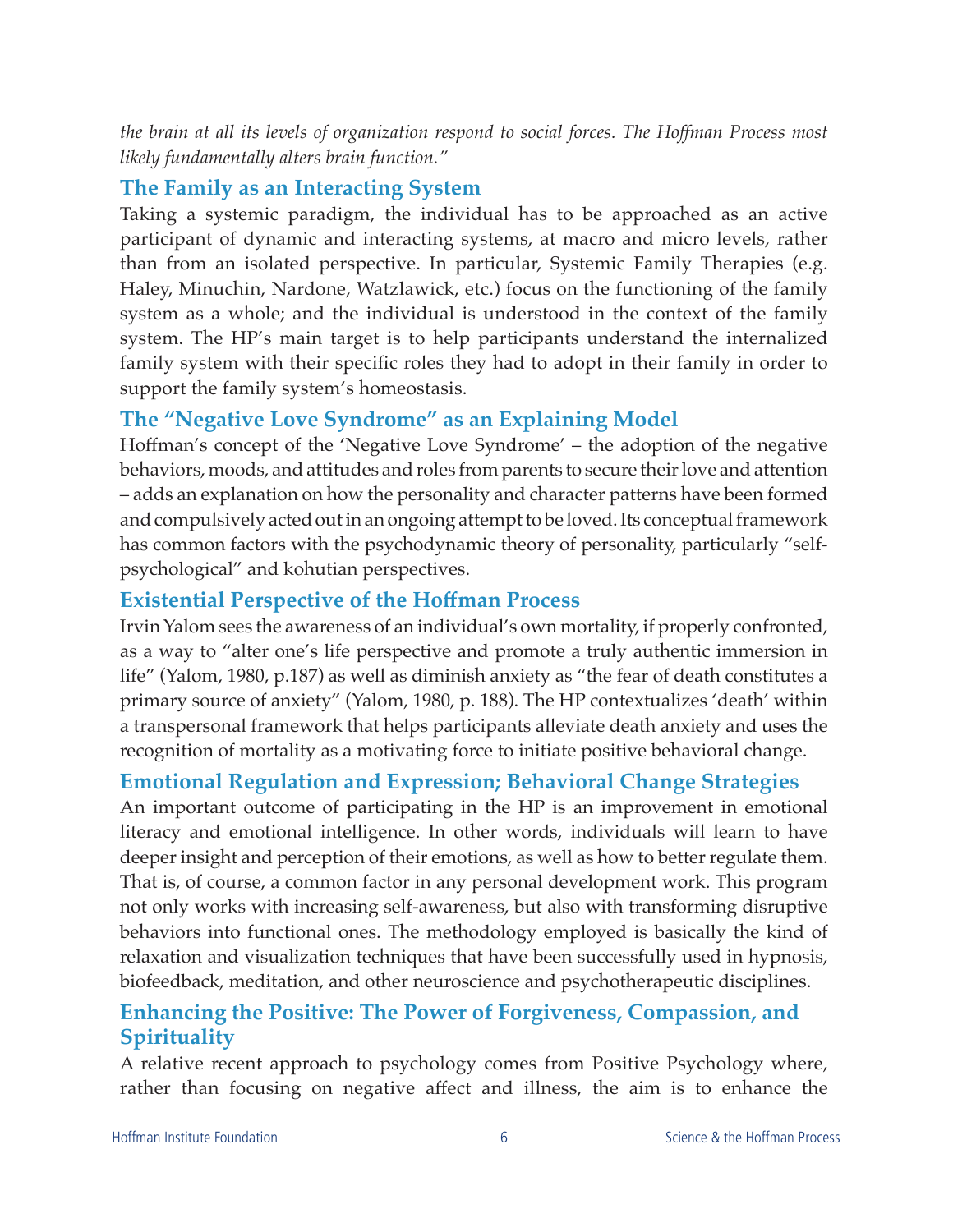resources of the person and the positive affect. Humanistic approaches (e.g. Maslow, 1943), among others, had already emphasized that focusing on the person's potential has, in itself, therapeutic effects. Similarly, the HP highly promotes positive affect by working on forgiveness, acceptance, compassion, love and appreciation for one's self and others. The therapeutic power of "acceptance" has been shown in Mindfulnessbased therapeutic approaches (such as the Acceptance and Commitment Therapy, Hayes et al., 1999), which, contrary to other models, does not focus on changing what is dysfunctional but on accepting it. Spirituality is also key in explaining the potential that the HP has to make people rely on their inner self and to enhance trust and selfconfidence. In the words of Dr. Ken Blanchard<sup>9</sup>:

*"The Hoffman Process brings forth spiritual leadership in a person."*

The discipline of Transpersonal Psychology has also addressed the spiritual or transpersonal aspect of the self as core in the process of self-actualization.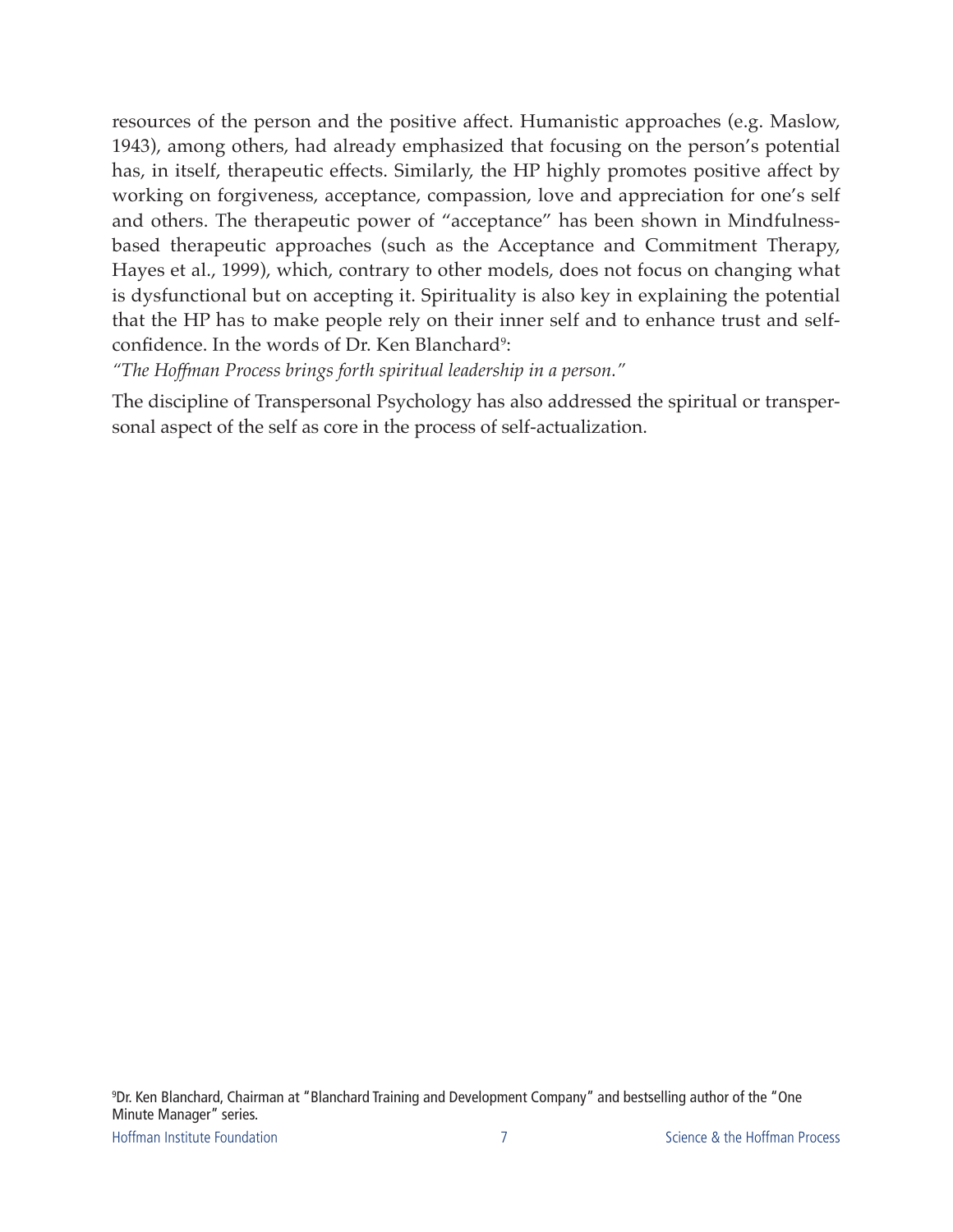# **Final Conclusions**

- ¾ The Hoffman Process has a highly beneficial effect on overall adjustment: reducing negative affect, enhancing positive affect, and improving health and wellbeing.
- ¾ Depression levels drastically decrease through working on forgiveness and spirituality as presented in the HP.
- $\triangleright$  Relationship with the inner-self and with others improves after the HP.
- ¾ Emotional intelligence relating to leadership, and empathic responses are more present in the work environment after participating at the HP.
- $\triangleright$  The HP is in line with existing scientific models and its evidence-based practices.
- $\triangleright$  To strengthen the promising findings about the HP, future studies should explore quality-of-life benefits for larger populations, as well as specific clinical effects, such as trauma reduction and stress prevention with rigorous randomized control and longitudinal designs.

# **Article written by Maria Camara Serrano, MSc, PhD**

*Dr. Camara has an MSc in Health Psychology and a PhD in Psychology and Family. Her research career, at the University of Deusto, Spain, has mostly focused on studies related to early childhood experiences and their effects on distress, coping strategies and social support, families and resilience, etc., with several publications and participation in scientific conferences as a result. She also works as a clinical practitioner following various therapy approaches, such as Gestalt Therapy, Schema Therapy, Positive Psychology, and Mindfulness-based programs. She has been a Hoffman Process teacher since 2005. She is also currently co-director of the Spanish Hoffman Institute, and codirector of Hoffman Institute International.*

# **Acknowledgments**

My deepest gratitude to Hoffman Institute International for supporting the materialization of this report, which could only come as a result of the thousands of people who have participated in the Hoffman Process. And in particular, I want to thank Raz, Tim, Shawn, David, Anne, Volker, and Katrin for their invaluable feedback in the creation of this report.